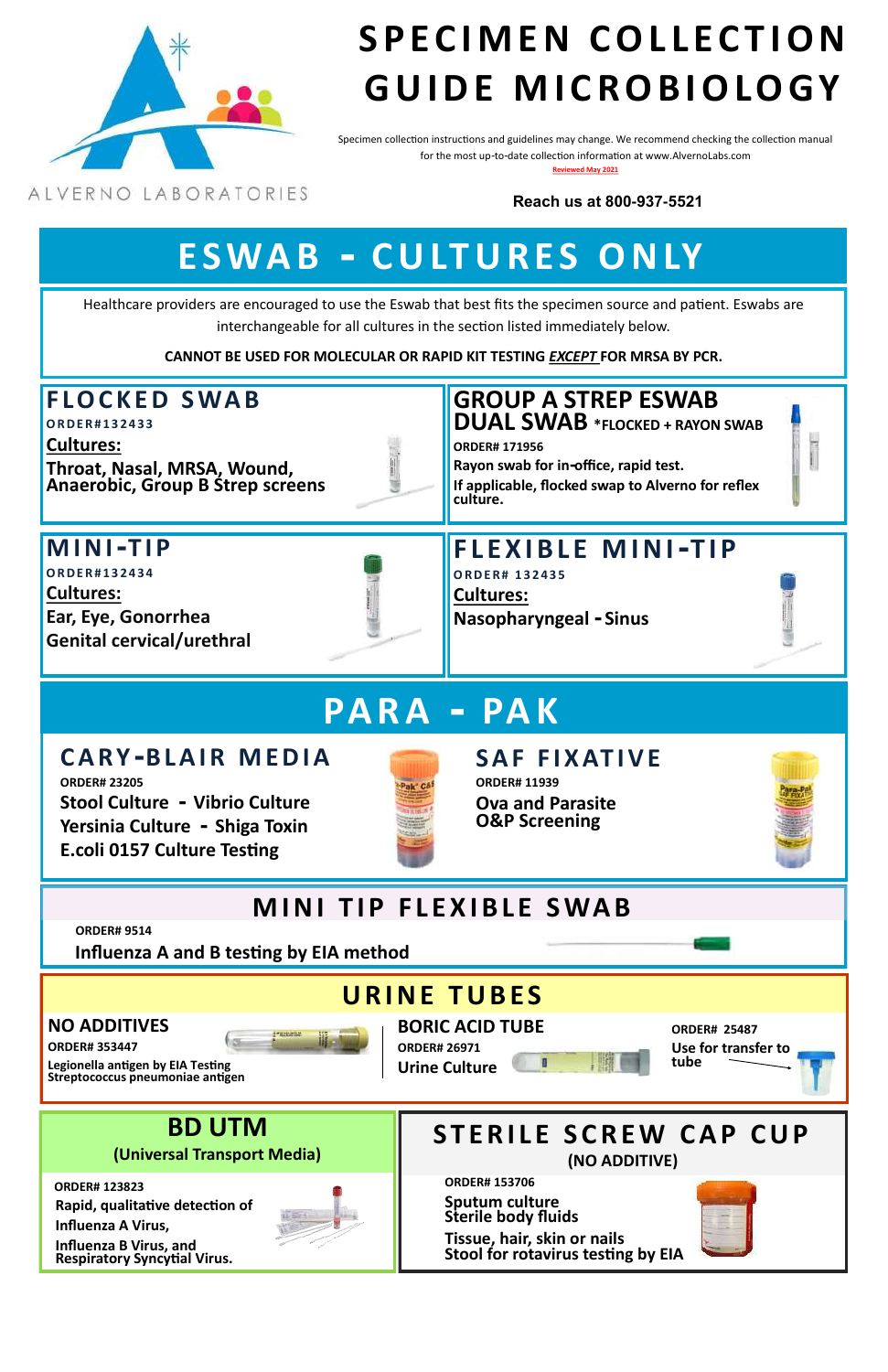**TAN TOP TUBE EDTA - Lead Free ORDER# 309445**

Lead Testing



**ORDER# 9614** Lead Testing

Any Heavy Metals Tests



 **PINK TOP TUBE ORDER# 25393**

**One Tube Per Test** ABO/Rh DAT (Direct Coombs) Type and Screen





Hemoglobin **Electrophoresis** 

**See Collection Manual for Details on these tests:**

D-Dimer Fibrinogen Protime PFA (Platelet Function Assay) APTT



**LAVENDER TOP TUBE ORDER# 9603**

## **See collection manual for details:** Ammonia

BNP Cystic Fibrosis (non-shared tube) Homocysteine

RBC Folate

## **Refrigerate, and do not centrifuge:** CBC

Hemogram

Hgb A1C Reticulocyte Count (RETIC) Sed Rate (ESR) Sickle Cell Screen

## **Room Temp:** HLAB27

**GREEN TOP TUBE ORDER# 18122 \*HEPARIN TUBE**

### **PTH, Intact**

Plasma must be separated from cells within two hours of collection and placed in a transfer tube.

#### **Vitamin B6 (protect from light)**

Protect from light during storage, and shipment. e plasma or serun from cells within 1 hour of collection. Transfer 1 mL plasma or serum to an Amber Transport Tube. (Min: 0.5 mL)



**GOLD TOP TUBE 3.5 ml ORDER# 335641 5 ml ORDER# 9605**

**Centrifuge & Refrigerate (after full clot formation)**

## **Panels**

Basic Metabolic 8 Comp Metabolic 14 **Electrolytes** CORP (Lipid Panel) Renal Function Acute Hepatitis Hepatic Function Allergen Profiles

#### **Individual Tests**

AFP Tumor Albumin Amylase ANA Screen ANCA Vasculitis Bilirubin, Total\* BUN CA 125 CA 19-9 (CA199) CA 27-29 (C2729) Calcium **CEA Cholesterol CK Creatinine CRPHS CRPQT** Ferritin Folate FSH Gamma GT **Glucose** HCG Tumor

HCG Quantitative

Hepatitis A/B Antibody, IgM

Hepatitis C Antibody, IgG with Confirmation

Herpes Simplex Virus 1/2 IgG antibody

HIV Ab/Ag (non-shared parent tube)

Iron Iron/IBC **RED TOP TUBE ORDER# 9577**



**See Collection Manual for Handling:** C3  $C<sub>4</sub>$ **Progesterone (only red top tube)**



**ORDER# 353447**

UA with microscopic UA without microscopic

#### **ORDER# 26971**

**Urine Culture** Use gray top tube if UA may result in an urine culture reflex test



**ORDER# 89792** All urine chemistry testing including pregnancy urine test

### **GOLD TOP TUBE 3.5 ml ORDER# 335641 5 ml ORDER# 9605**

LD (LDH) Lipase **Magnesium** Mono Test **Phosphorus** Potassium Prenatal Quad Screen Pregnancy Screen Serum Prolactin Protein Electrophoresis Protein, Total PSA Diagnostic PSA Screen RA (Rheumatoid Factor) Rubella, IgG Syphilis Screen (may reflex) SGOT (AST) SGPT (ALT) Sodium T3 Free T3 Total T4, Free T4, Total Testosterone, Total Triglyceride (TRIG) **TSH** Uric Acid Vitamin B 12 Vitamin D 25 OH

(screening test for Vitamin D deficiency and to monitor response to supplementation)

**Centrifuge within 2 hours, freeze within 72 hours if testing is not completed:** Estradiol Total PSA Free & Total Panel

**Centrifuge and do NOT uncap:** Alcohol (Ethanol) Carbon dioxide (C02)



Specimen collection instructions and guidelines may change. We recommend checking the collection manual for the most up-to-date collection information at www.AlvernoLabs.com

#### **Reviewed May 2021**

## **Reach us at 800-937-5521**



# **SPECIMEN COLLECTION GUIDE**

**H. pylori Stool Testing** Stool unpreserved in sterile vial/container Refrigerate